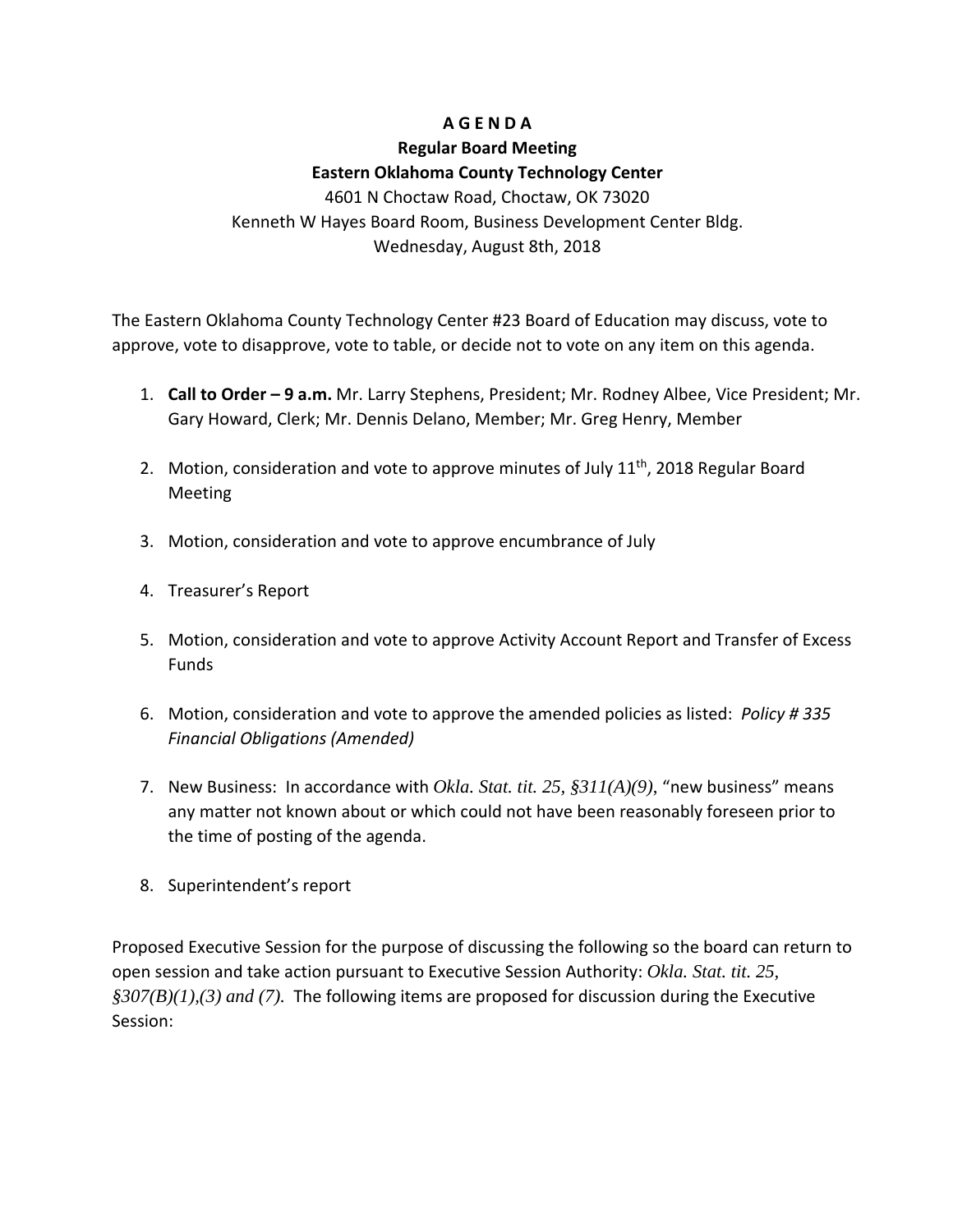- a. Confidential communications between the board and its attorney concerning pending litigation in the matter of *Engineered Systems & Energy Solutions, Inc. v. Autry Technology Center, et al.,* Oklahoma County District Court, Case No. CJ-2017-6627, wherein the board has been advised by its attorney that public disclosure of such communications would seriously impair the ability of the board to conduct the litigation in the public interest. Executive session authority: Okla. Stat. tit. 25S307(B)(4).
- b. New Employments as listed on Personnel Report
- c. Resignation as listed on Personnel Report
- 9. Motion and vote to convene in Executive Session
- 10. Motion and vote to return to Open Session
- 11. Board President's Statement of Executive Session Minutes
- 12. Motion, consideration and vote to approve settlement of litigation *(Engineered Systems & Energy Solutions, Inc. v. Autry Technology Center, et al.)* and authorize the Superintendent to execute the settlement agreement on behalf of the Board.
- 13. Motion, consideration and vote to approve new employments as listed on Personnel Report
- 14. Motion, consideration and vote to approve the resignation as listed on Personnel Report
- 15. Board Comments
- 16. Motion and vote for approval to Adjourn

Agenda Posted: August  $6<sup>th</sup>$ , 2018 by 4 o'clock a.m. Front door of Business Development Center building

Posted by:

Minutes Clerk

The next Regular meeting of the Board is: **Wednesday, September 5h , 2018** 9:00 a.m. Kenneth W Hayes Board Room